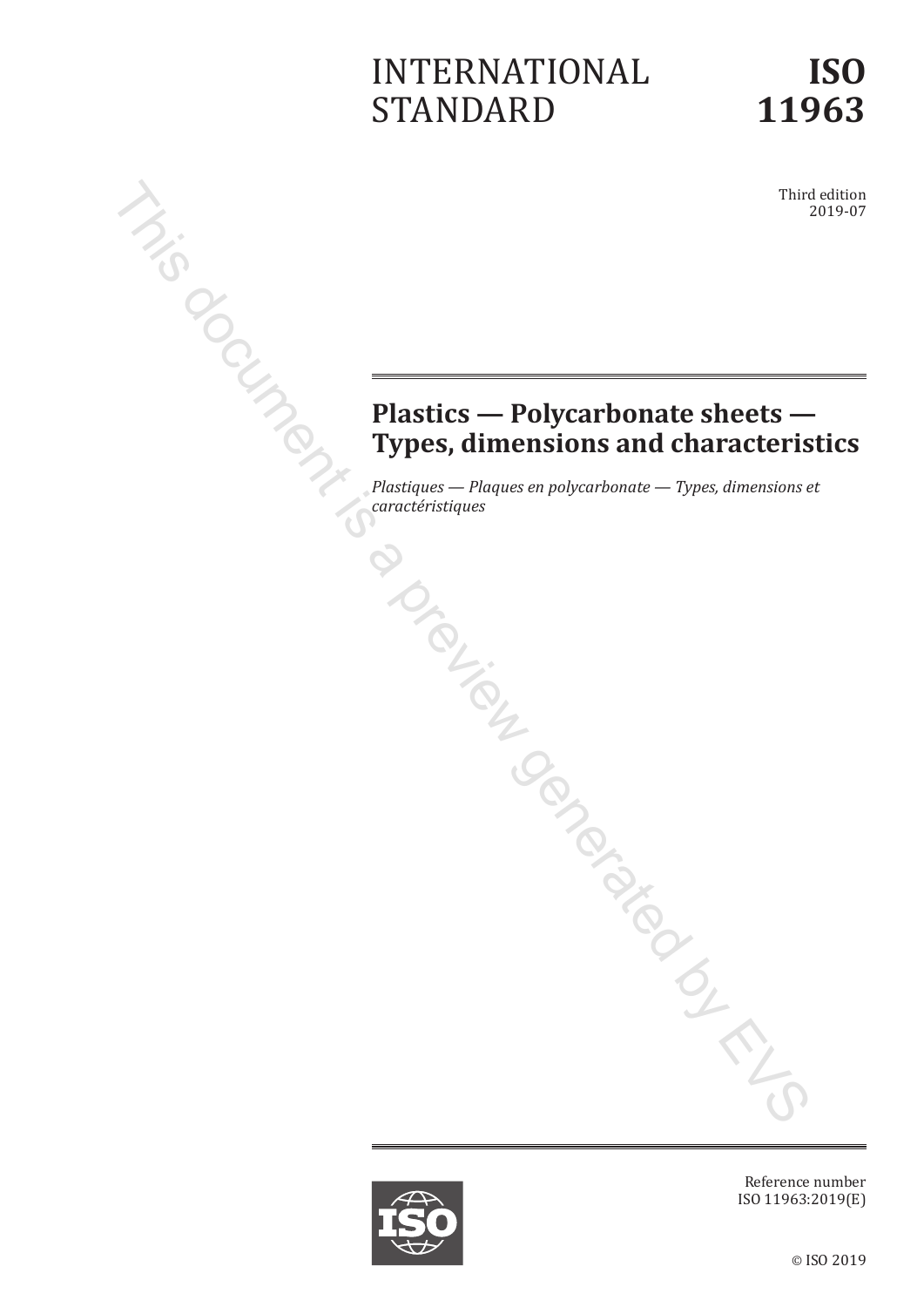

#### **COPYRIGHT PROTECTED DOCUMENT**

#### © ISO 2019

All rights reserved. Unless otherwise specified, or required in the context of its implementation, no part of this publication may be reproduced or utilized otherwise in any form or by any means, electronic or mechanical, including photocopying, or posting on the internet or an intranet, without prior written permission. Permission can be requested from either ISO at the address below or ISO's member body in the country of the requester. This document is a preview generated by EVS

ISO copyright office CP 401 • Ch. de Blandonnet 8 CH-1214 Vernier, Geneva Phone: +41 22 749 01 11 Fax: +41 22 749 09 47 Email: copyright@iso.org Website: www.iso.org

Published in Switzerland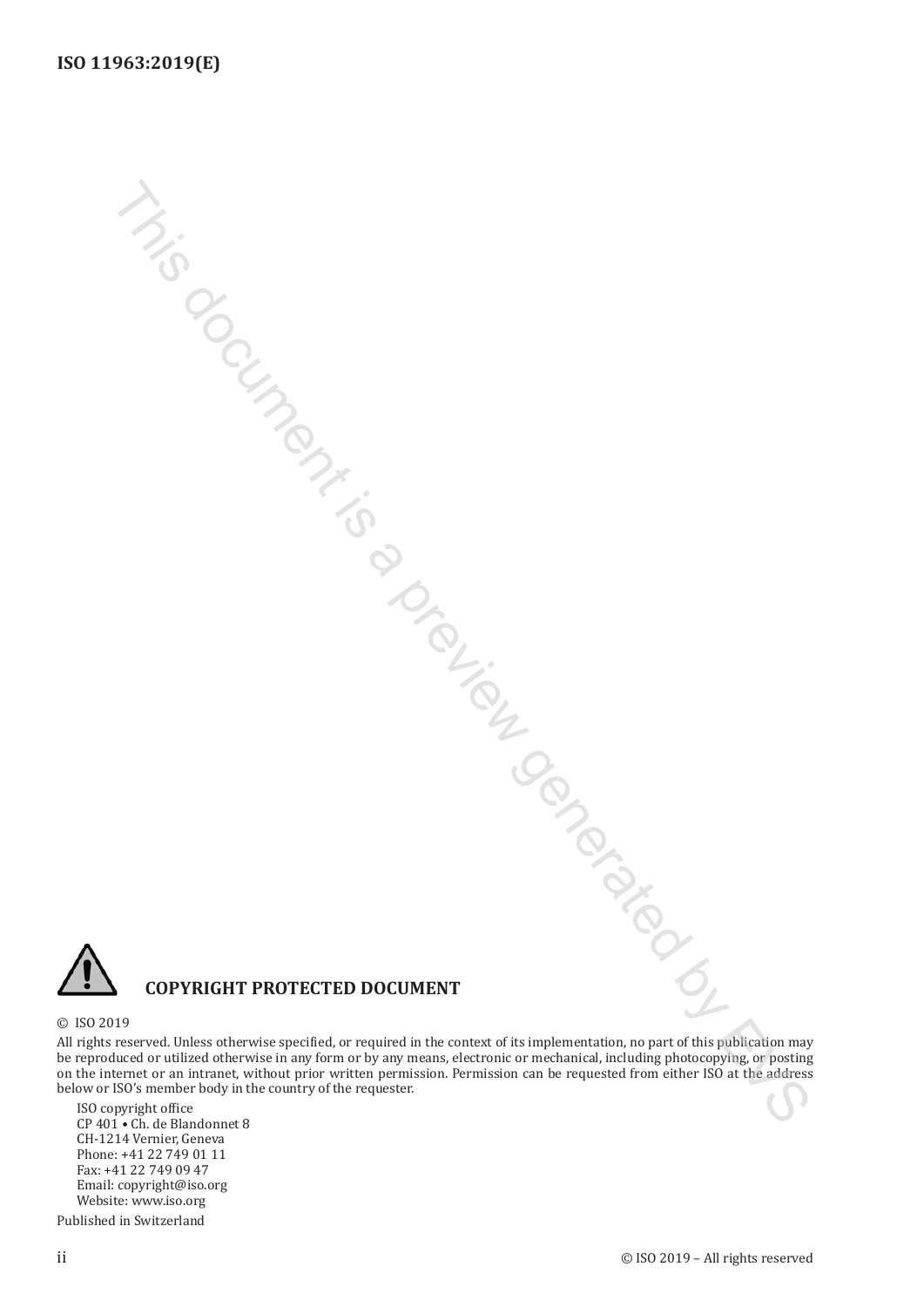# **Contents**

Page

| 1              |            |                                                                                                                                                                                                                                              |  |
|----------------|------------|----------------------------------------------------------------------------------------------------------------------------------------------------------------------------------------------------------------------------------------------|--|
| $\overline{2}$ |            |                                                                                                                                                                                                                                              |  |
| 3              |            |                                                                                                                                                                                                                                              |  |
| 4              |            |                                                                                                                                                                                                                                              |  |
|                |            |                                                                                                                                                                                                                                              |  |
| 5              | 5.1        |                                                                                                                                                                                                                                              |  |
|                | 5.2        |                                                                                                                                                                                                                                              |  |
|                | 5.3        | $\text{Column}$ 2                                                                                                                                                                                                                            |  |
|                | 5.4        |                                                                                                                                                                                                                                              |  |
|                |            | 5.4.1                                                                                                                                                                                                                                        |  |
|                |            | 5.4.2                                                                                                                                                                                                                                        |  |
|                |            | 5.4.3                                                                                                                                                                                                                                        |  |
|                |            | 5.4.4                                                                                                                                                                                                                                        |  |
|                | 5.5        | $\text{Shrinkage}\text{}\text{}\text{}$                                                                                                                                                                                                      |  |
|                | 5.6<br>5.7 |                                                                                                                                                                                                                                              |  |
|                | 5.8        |                                                                                                                                                                                                                                              |  |
|                |            |                                                                                                                                                                                                                                              |  |
| 6              | 6.1        | Test methods 4                                                                                                                                                                                                                               |  |
|                |            | Sampling 4<br>6.1.1                                                                                                                                                                                                                          |  |
|                |            | Conditioning and testing of specimens <b>Example 20</b> and 20 and 20 and 20 and 20 and 20 and 20 and 20 and 20 and 20 and 20 and 20 and 20 and 20 and 20 and 20 and 20 and 20 and 20 and 20 and 20 and 20 and 20 and 20 and 20 and<br>6.1.2 |  |
|                |            | 6.1.3                                                                                                                                                                                                                                        |  |
|                | 6.2        |                                                                                                                                                                                                                                              |  |
|                | 6.3        |                                                                                                                                                                                                                                              |  |
|                | 6.4        | Mechanical properties                                                                                                                                                                                                                        |  |
|                | 6.5        | Thermal properties                                                                                                                                                                                                                           |  |
|                | 6.6        |                                                                                                                                                                                                                                              |  |
|                | 6.7        |                                                                                                                                                                                                                                              |  |
|                |            | 6.7.1<br>6.7.2                                                                                                                                                                                                                               |  |
|                |            |                                                                                                                                                                                                                                              |  |
| 7              |            | Reaction to fire <b>Execution</b> to fire <b>Execution</b> 6                                                                                                                                                                                 |  |
| 8              |            |                                                                                                                                                                                                                                              |  |
| 9              |            | Retest and rejection 27                                                                                                                                                                                                                      |  |
|                |            | Annex A (normative) Determination of change in dimensions at elevated temperature<br>(shrinkage) 3                                                                                                                                           |  |
|                |            | Bibliography 2016 10                                                                                                                                                                                                                         |  |
|                |            | $rac{1}{\sqrt{2}}$                                                                                                                                                                                                                           |  |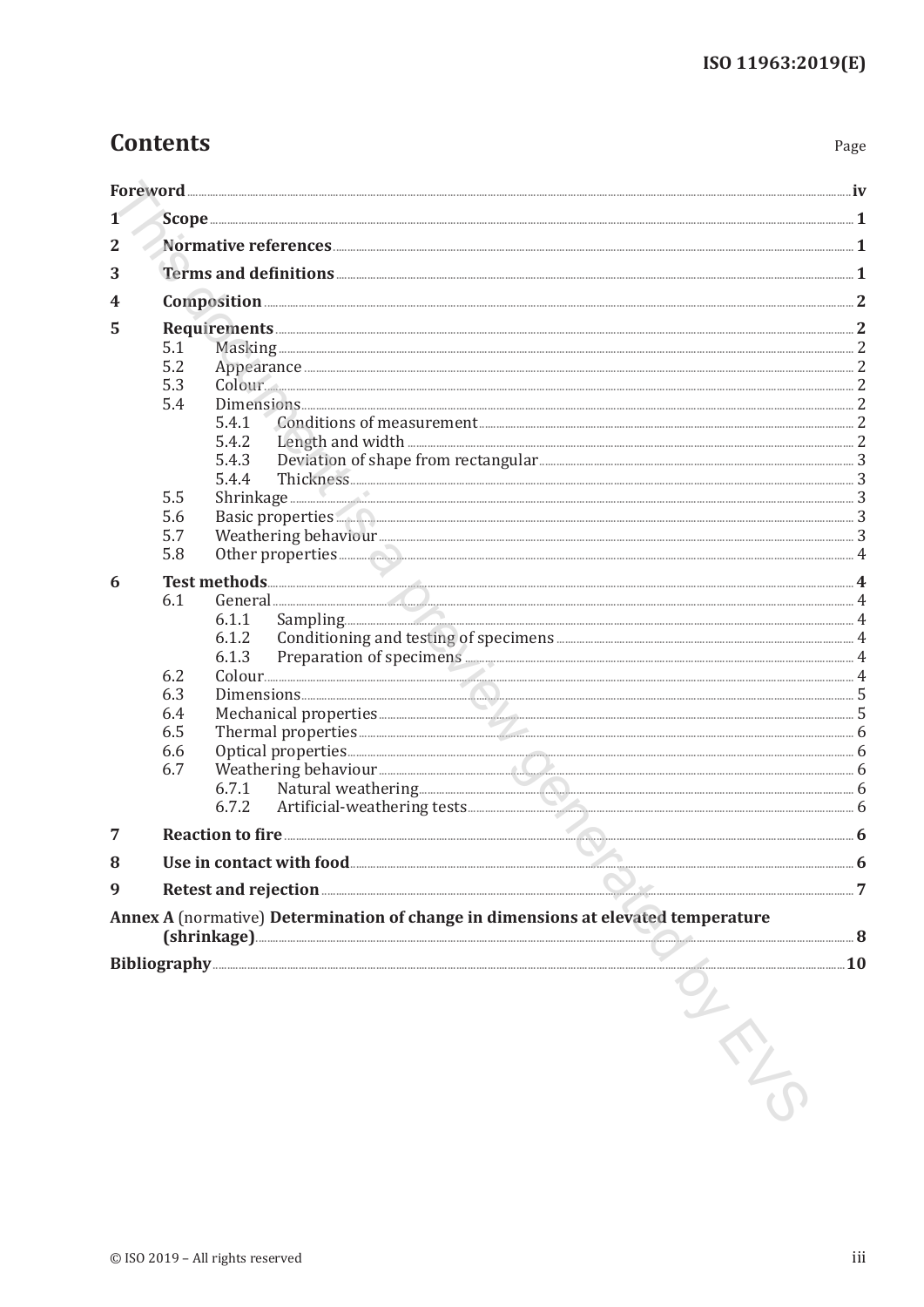### <span id="page-3-0"></span>**Foreword**

ISO (the International Organization for Standardization) is a worldwide federation of national standards bodies (ISO member bodies). The work of preparing International Standards is normally carried out through ISO technical committees. Each member body interested in a subject for which a technical committee has been established has the right to be represented on that committee. International organizations, governmental and non-governmental, in liaison with ISO, also take part in the work. ISO collaborates closely with the International Electrotechnical Commission (IEC) on all matters of electrotechnical standardization. Int[e](#page--1-2)rn[at](https://www.iso.org/members.html)ional Organization (in Standardization) is a wouldwide (ederation of national standardization) and the NSY technical Standardization of national standardization (ISO incombe boddings. Reach member body interested

The procedures used to develop this document and those intended for its further maintenance are described in the ISO/IEC Directives, Part 1. In particular, the different approval criteria needed for the different types of ISO documents should be noted. This document was drafted in accordance with the editorial rules of the ISO/IEC Directives, Part 2 (see www.iso.org/directives).

Attention is drawn to the possibility that some of the elements of this document may be the subject of patent rights. ISO shall not be held responsible for identifying any or all such patent rights. Details of any patent rights identified during the development of the document will be in the Introduction and/or on the ISO list of patent declarations received (see www.iso.org/patents).

Any trade name used in this document is information given for the convenience of users and does not constitute an endorsement.

For an explanation of the voluntary nature of standards, the meaning of ISO specific terms and expressions related to conformity assessment, as well as information about ISO's adherence to the World Trade Organization (WTO) principles in the Technical Barriers to Trade (TBT) see www.iso .org/iso/foreword.html.

This document was prepared by Technical Committee ISO/TC 61, *Plastics*, Subcommittee SC 11, *Products*.

This third edition cancels and replaces the second edition (ISO 11963:2012), which has been technically revised. The main changes compared to the previous edition are as follows.

- Relative humidity rule (50  $\pm$  10) % was deleted from 5.4.1. Dimension change by the moisture absorption is very small, and the polycarbonate materials do not need to state adjustment of the relative humidity in the dimensional measurement.
- Relative humidity rule was changed from  $(65 \pm 5)$  % to  $(50 \pm 10)$  % in 6.7.2. Polycarbonate materials are not humidity sensitive material in weathering.

Any feedback or questions on this document should be directed to the user's national standards body. A complete listing of these bodies can be found at www.iso.org/members.html.